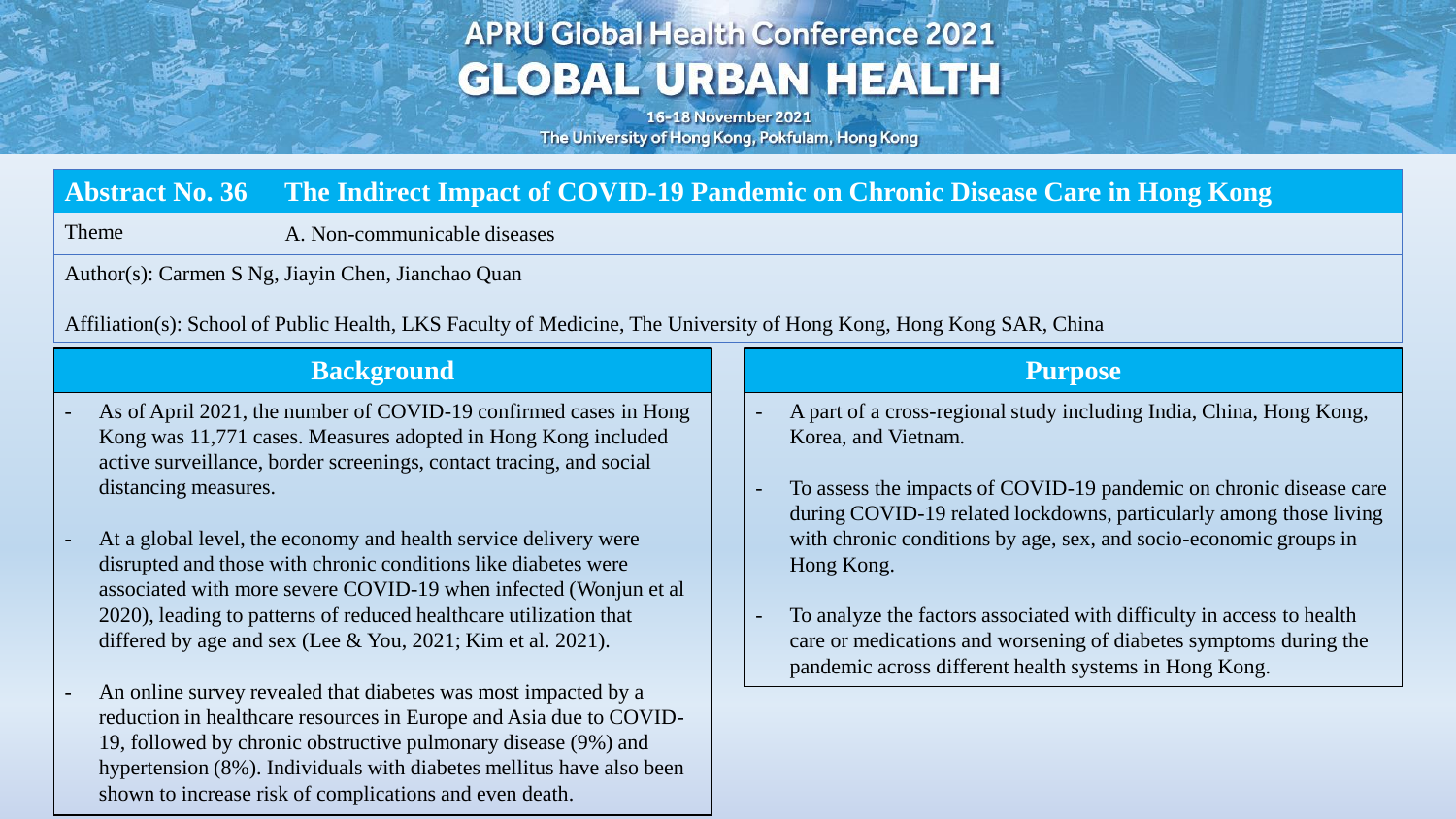# **APRU Global Health Conference 2021 GLOBAL URBAN HEALTH**

16-18 November 2021 The University of Hong Kong, Pokfulam, Hong Kong

# **Abstract No. 36 The Indirect Impact of COVID-19 Pandemic on Chronic Disease Care in Hong Kong**

### **Methods**

- Conducted 30 cross-sectional telephone surveys among adults in Hong Kong from June 2020 until Dec 2020, during both working and non-working hours to avoid over-representation of non-working groups.
- Information on chronic disease was available for 15 surveys conducted on alternate weeks starting from 09 June, until 30 Dec 2020.
- Data on respondents' socioeconomic characteristics, including age, occupation, education level, and household incomes were collected.
- Respondents were at least 18 years old and able to speak Cantonese Chinese or English.
- Adopted survey methods described in Cowling B et al. (2020) study

# **Data Analysis**

- Data were presented as a number (proportion) for categorical variables (e.g., access to health facility; diagnosed or hospitalized with COVID-19, loss of job or income) and a mean (SD) for normally distributed continuous variables (e.g., age).
- A threshold of HK\$10,000, based on the poverty line for a 2-person household suggested by the Hong Kong Census and Statistics Department was applied to indicate those of lower relative income in their sampled population.
- We constructed two multivariate logistic regression models:
- 1) The "difficulty in accessing health care or medications" model was adjusted for demographic variables; chronic conditions ; financial support from government , loss of job, and loss of income during the COVID-19 lockdowns.
- 2) The "worsening diabetes symptoms" was adjusted for demographic variables; chronic conditions , financial support from the government, loss of job, and loss of income during the COVID-19 lockdowns.